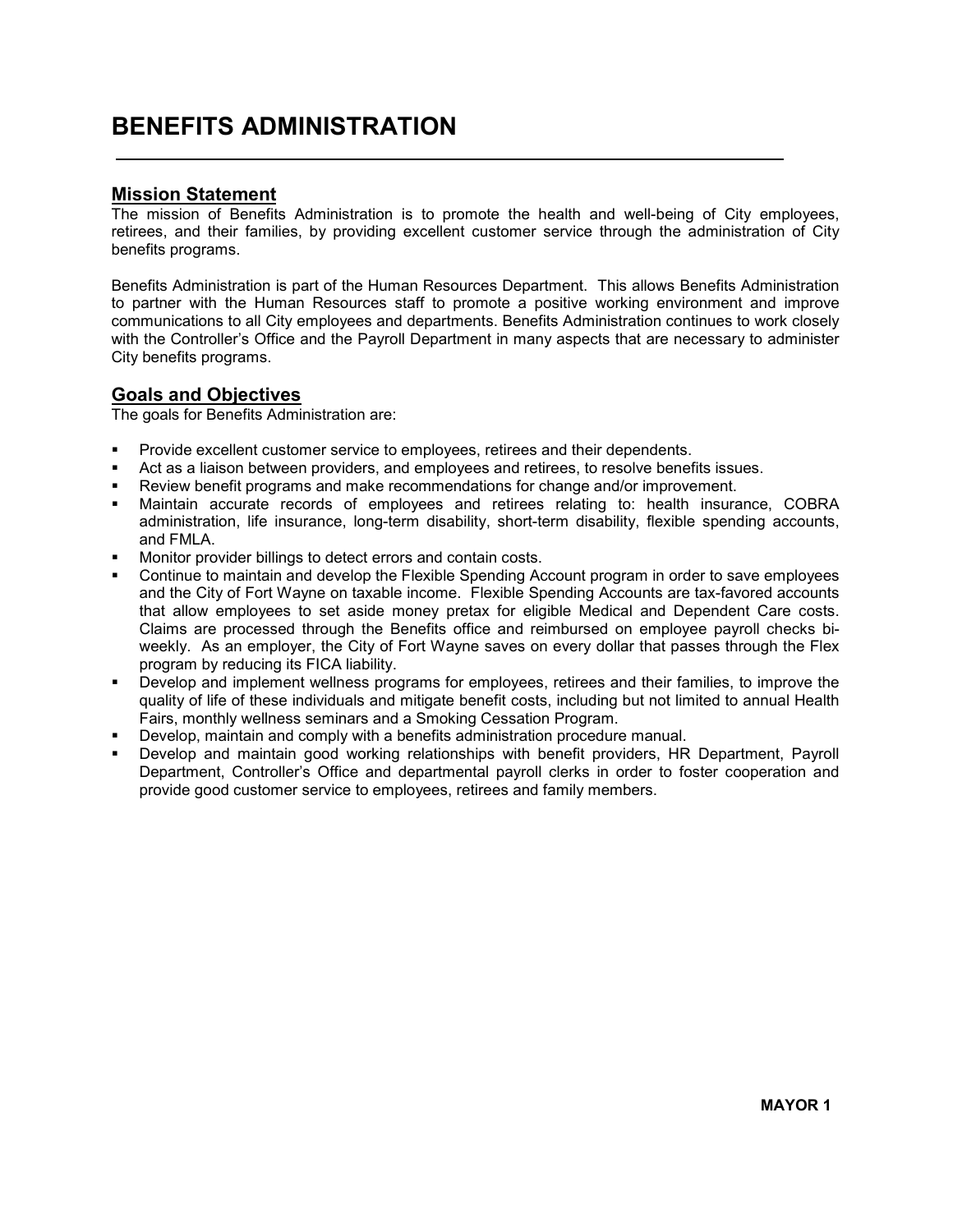## BENEFITS - GROUP HEALTH INSURANCE Dept # 403-002-BENF

| <b>2007 BUDGET COMPARISON</b>            |    | 2005<br><b>ACTUAL</b> | 2006<br><b>APPROVED</b><br><b>THRU 06/30/06</b> |                          |      | 2007<br><b>SUBMITTED</b> |     | \$ INCREASE<br>(DECREASE)<br>FROM 2006 APPR<br>TO 2007 | % CHANGE<br>FROM 2006 APPR<br>TO 2007 |  |  |
|------------------------------------------|----|-----------------------|-------------------------------------------------|--------------------------|------|--------------------------|-----|--------------------------------------------------------|---------------------------------------|--|--|
| 4111 WAGES-REG                           | \$ | 86,075                | \$                                              | 89,542                   | \$   | 92,228                   | \$  | 2,686                                                  |                                       |  |  |
| 4115 PARTTIME                            |    | 2,583                 |                                                 | $\overline{\phantom{a}}$ |      | 3,200                    |     | 3,200                                                  |                                       |  |  |
| <b>TOTAL WAGES</b>                       | \$ | 88,658                | \$                                              | 89,542                   | - \$ | 95,428                   | \$  | 5,886                                                  | 6.57%                                 |  |  |
| 4131 PERF                                |    | 4,303                 |                                                 | 4,925                    |      | 5,764                    |     | 839                                                    |                                       |  |  |
| 4132 FICA                                |    | 5,579                 |                                                 | 6,850                    |      | 7,300                    |     | 450                                                    |                                       |  |  |
| 4134 GROUP HEALTH INSUR                  |    | 14,004                |                                                 | 15,700                   |      | 17,000                   |     | 1,300                                                  |                                       |  |  |
| 4136 UNEMPLOYMENT                        |    | 48                    |                                                 | 45                       |      | 95                       |     | 51                                                     |                                       |  |  |
| 4137 WORKERS COMP                        |    | 180                   |                                                 | 194                      |      | 156                      |     | (38)                                                   |                                       |  |  |
| 413A PERF/FRINGE                         |    | 2,586                 |                                                 | 2,686                    |      | 2,767                    |     | 81                                                     |                                       |  |  |
| <b>TOTAL 4100</b>                        | \$ | 115,358               | \$                                              | 119,942                  | \$   | 128,511                  | \$  | 8,569                                                  | 7.14%                                 |  |  |
|                                          |    |                       |                                                 |                          |      |                          |     |                                                        |                                       |  |  |
| 4219 OTHR OFFC SUPPL                     | \$ | 908                   | \$                                              | 1,200                    | \$   | 1,200                    | -\$ | $\overline{\phantom{a}}$                               |                                       |  |  |
| 4299 OTHR MATERIALS                      |    | 1,099                 |                                                 | 600                      |      | 900                      |     | 300                                                    |                                       |  |  |
| <b>TOTAL 4200</b>                        | \$ | 2,007                 | \$                                              | 1,800                    | \$   | 2,100                    | \$  | 300                                                    | 16.67%                                |  |  |
| 4311 LEGAL SRVCS                         | \$ |                       | \$                                              |                          | \$   |                          | \$  |                                                        |                                       |  |  |
|                                          |    |                       |                                                 |                          |      |                          |     |                                                        |                                       |  |  |
| 431K SEMINAR FEES<br>431S SOFTWARE TRAIN |    | 15                    |                                                 | 1,000                    |      | 2,000                    |     | 1,000                                                  |                                       |  |  |
| 4322 POSTAGE                             |    |                       |                                                 | 5,000                    |      | $\overline{\phantom{a}}$ |     | (5,000)                                                |                                       |  |  |
|                                          |    | 1,529                 |                                                 | 2,050                    |      | 1,800                    |     | (250)                                                  |                                       |  |  |
| 4323 TELEPHONE<br>4324 TRAVEL            |    | 788                   |                                                 | 816                      |      | 715                      |     | (101)                                                  |                                       |  |  |
| 432L LONG DISTANCE                       |    | $\blacksquare$        |                                                 | 200                      |      | 600                      |     | 400                                                    |                                       |  |  |
| 4331 PRINTING                            |    | 45                    |                                                 | 120                      |      | 60                       |     | (60)                                                   |                                       |  |  |
| 4342 LIABILITY INSUR                     |    | 270<br>72             |                                                 | 625<br>72                |      | 775<br>72                |     | 150                                                    |                                       |  |  |
| 4343 OFCL/CRIME BOND                     |    | 9                     |                                                 | 10                       |      | 10                       |     | $\overline{\phantom{a}}$                               |                                       |  |  |
| 4369 CONT SRVCS                          |    | 5,674                 |                                                 | 13,000                   |      | 17,000                   |     | $\overline{\phantom{a}}$<br>4,000                      |                                       |  |  |
| 4374 OTHR EQ RENT                        |    | 1,164                 |                                                 | 1,164                    |      | 1,260                    |     | 96                                                     |                                       |  |  |
| 4391 SUBS & DUES                         |    |                       |                                                 | 500                      |      | 800                      |     | 300                                                    |                                       |  |  |
| <b>TOTAL 4300</b>                        | \$ | 9,566                 | \$                                              | 24,557                   | \$   | 25,092                   | \$  | 535                                                    | 2.18%                                 |  |  |
|                                          |    |                       |                                                 |                          |      |                          |     |                                                        |                                       |  |  |
| 4443 PUR OFFC EQUP                       | \$ | 473                   | \$                                              |                          | \$   |                          | \$  | $\overline{\phantom{a}}$                               |                                       |  |  |
| <b>TOTAL 4400</b>                        | \$ | 473                   | \$                                              | ٠                        | \$   | $\blacksquare$           | \$  | $\blacksquare$                                         | $\blacksquare$                        |  |  |
| <b>TOTAL EXPENSES</b>                    | \$ | 127,404               | \$                                              | 146,299                  | \$   | 155,703                  | \$  | 9,404                                                  | 6.43%                                 |  |  |
|                                          |    |                       |                                                 |                          |      |                          |     |                                                        |                                       |  |  |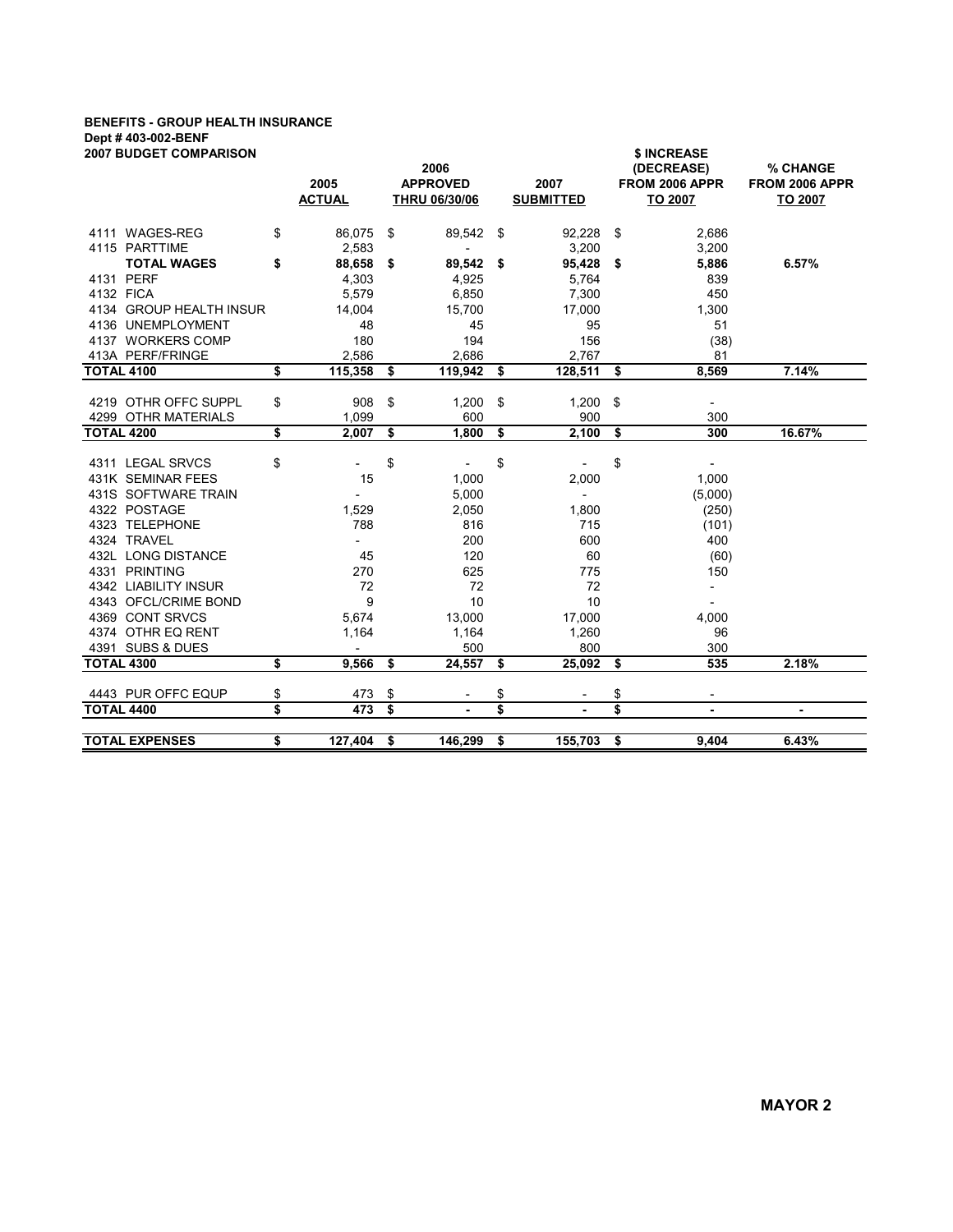| Benefits 2007-2011 Capital Improvement Program |                                               |                          |                                 |      |                               |      |       |  |  |  |  |
|------------------------------------------------|-----------------------------------------------|--------------------------|---------------------------------|------|-------------------------------|------|-------|--|--|--|--|
|                                                | <b>FUNDING SOURCE CODE:</b>                   | <b>GRP-Grant Pending</b> |                                 |      | PT-Property Tax               |      |       |  |  |  |  |
|                                                | CC-Cumulative Capital Fund                    | LE-Lease                 |                                 |      | <b>RB-Revenue Bond</b>        |      |       |  |  |  |  |
|                                                | <b>CDBG-Community Development Block Grant</b> |                          | InfraBd-Infrastructure Bond     |      | ST-State Source               |      |       |  |  |  |  |
|                                                | CEDIT-Co. Economic Development Income Tax     |                          | LRS-Local Roads & Streets       |      | <b>SU-Sewer Utility</b>       |      |       |  |  |  |  |
|                                                | <b>CO-County Source</b>                       | MISC-Miscellaneous       |                                 |      | <b>SWU-Stormwater Utility</b> |      |       |  |  |  |  |
|                                                | FED-Federal Source                            |                          | MVH-Motor Vehicle Highway       |      | TIF-Tax Increment Financing   |      |       |  |  |  |  |
|                                                | GOB-General Obligation Bond                   |                          | PCBF-Park Cumulative Bldg. Fund |      | UF-User Fee                   |      |       |  |  |  |  |
|                                                | <b>GRA-Grant Approved</b>                     | <b>PS-Private Source</b> |                                 |      | <b>WU-Water Utility</b>       |      |       |  |  |  |  |
| Item#                                          | <b>Project Title &amp; Description</b>        | <b>Funding</b>           | <b>Expenditure</b>              |      |                               |      |       |  |  |  |  |
|                                                |                                               | <b>Source</b>            | 2007                            | 2008 | 2009                          | 2010 | 2011  |  |  |  |  |
|                                                | Computers                                     | <b>MISC</b>              | $\overline{\phantom{a}}$        |      | 2,000                         |      | 2,000 |  |  |  |  |
| 2                                              | <b>Printers</b>                               | <b>MISC</b>              | $\sim$                          | 900  | $\overline{\phantom{a}}$      | 900  |       |  |  |  |  |
| <b>TOTAL</b>                                   |                                               |                          |                                 | 900  | 2,000                         | 900  | 2,000 |  |  |  |  |

1. Replacement of computers: computers to be replaced according to City guidelines

2. Replacement of printer: printers to be replaced according to City guidelines.